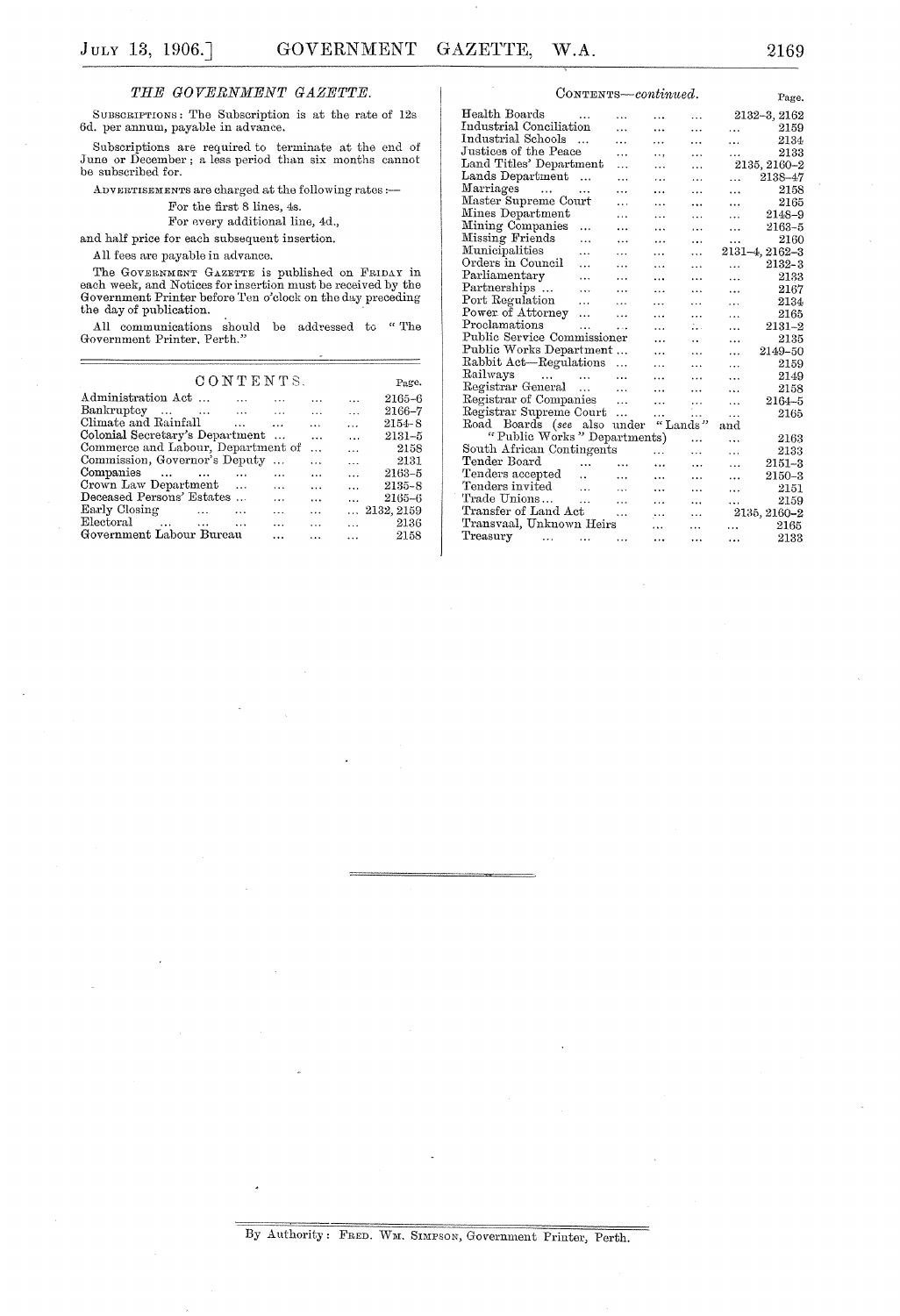

## Government Gazette

## PERTH, FRIDAY, 13 JULY 1906 No. 46

© STATE OF WESTERN AUSTRALIA

## **CONTENTS**

Administration Act Bankruptcy Climate and Rainfall Colonial Secretary's Department Commerce and Labour, Department of Commission, Governor's Deputy Companies Crown Law Department Deceased Persons' Estates Early Closing Electoral Government Labour Bureau Health Boards Industrial Conciliation Industrial Schools Justices of the Peace Land Titles' Department Lands Department Marriages Master Supreme Court Mines Department Mining Companies Missing Friends Municipalities Orders in Council Parliamentary Partnerships Port Regulations Power of Attorney Proclamations Public Service Commissioner Public Works Department Rabbit Act—Regulations Railways Registrar General Registrar of Companies Registrar Supreme Court Road Boards (see also under ''Lands'' and ''Public Works'' Departments) South African Contingents Tender Board Tenders accepted